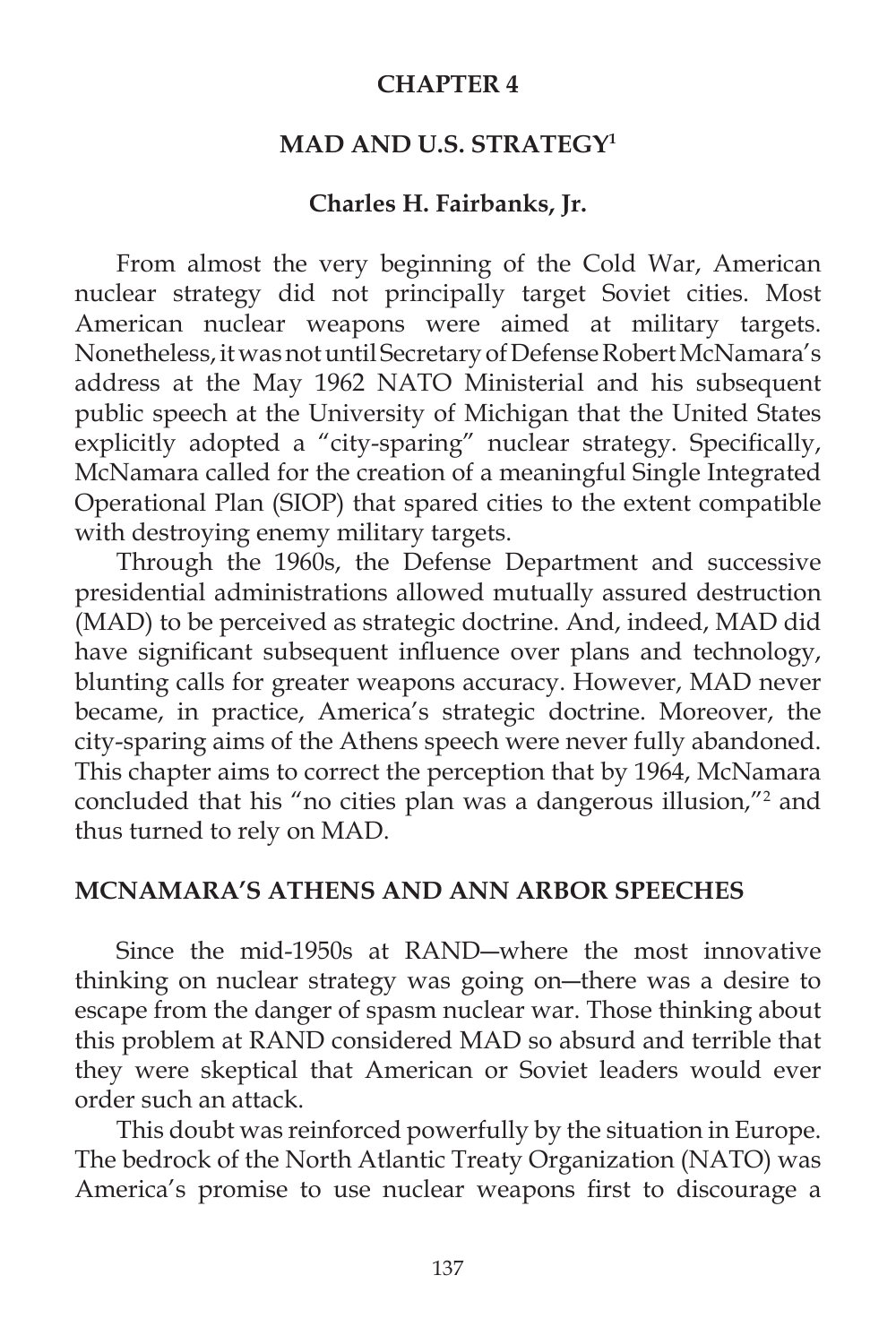massive Soviet conventional attack. As the Soviets developed their own significant strategic nuclear force, the overwhelming bulk of these weapons were directed against Western Europe rather than the United States. As a result, many Europeans began to wonder whether the American promise to use nuclear weapons would be upheld and, if so, under what conditions. This European concern made it imperative to enhance the credibility of what were then called "type two" nuclear deterrents. These nuclear options were designed not to deter direct nuclear attacks, but rather to deter other unacceptable actions an aggressor might take.

 In addition, the need for a wider variety of nuclear options was also very powerfully bolstered by the experience of the long Berlin crisis. In fact, William Y. Kaufman, the analyst most directly involved in elaborating the Athens strategy, claims that Berlin was the most dangerous of all potential nuclear crises, more dangerous than Cuba. Even before the Berlin crisis, however, there was reason for Europeans to worry that the United States would not defend them. Certainly, Nikita Khrushchev's missile bluff, which was underlined by the launch of Sputnik in 1957, powerfully reinforced European doubts about the American nuclear guarantee. What the Russian missile bluff made clear was that there was a Soviet strategy to extract concessions from the West over Berlin by using the West's fear of Soviet ballistic missiles. While this turned out to be a bluff, it took 3 or 4 years for that to be clearly known.

 Throughout this period, from the late 1950s through the early 1960s, ideas about nuclear deterrents were very much in flux. The idea of minimum deterrence or finite deterrence, by which nations would need only develop a small invulnerable nuclear force aimed at an opponent's population centers, was put into circulation by the French and the U.S. Navy. The Navy was then promoting its submarine-launched ballistic missile fleet. This idea generated considerable interest. Just before President Kennedy entered office, the new Chief of Naval Operations predicted that an admiral would be the next NATO Supreme Allied Commander, Europe (SACEUR) because America's nuclear deterrent was going to be the Navy's responsibility.

 It was in this context that McNamara delivered his speech to the NATO Ministerial in Athens on May 6, 1962. It set forth a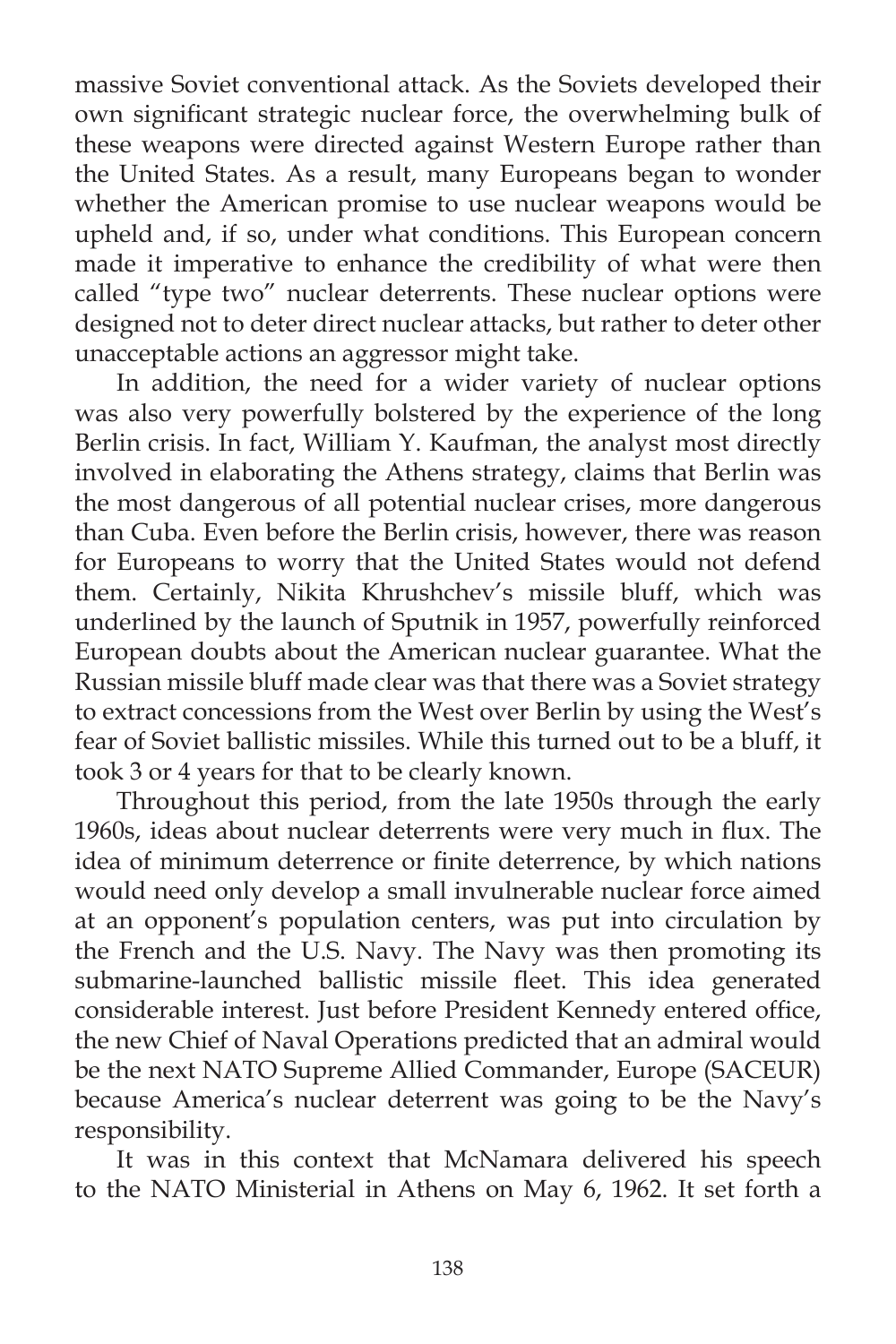comprehensive statement of American policy on strategic nuclear war, but, importantly, only insofar as it affected NATO.

 The Athens speech was intended to stand on its own, but McNamara was so pleased with it that he asked for an unclassified version to be produced for an address to his Michigan alma mater, according to his assistant, Bill Kaufman. Kaufman claims that he refused to work on the Ann Arbor address because of the controversy he believed the Athens strategy would provoke if it were made public and taken out of its original intra-NATO context.

 The Ann Arbor speech ultimately was crafted by Adam Yarmolinsky, whose views were more dovish than those of Kaufman. It was only a third as long as the Athens address, having been trimmed of classified information. Another key difference between the speeches was that Athens was specifically designed both to address and evade various NATO sensitivities. The Allies were accustomed to a NATO process in which all changes of military doctrine took a very long time. To get the doctrine of flexible nuclear response accepted by NATO, for example, took years. The same was true of the Athens speech, which was never fulfilled, particularly on the conventional side.

 There were, however, several key similarities between the two speeches. In both, McNamara argued that, to the extent feasible, NATO should consider general nuclear war in much the same way that it approached more conventional military operations. NATO's principal military objective in both cases should be the destruction of the enemy's military forces. The speech at Athens went on to say that, under appropriate conditions, a nuclear strike confined to military targets on both sides might save 75 percent of the lives that would otherwise be lost in an offensive that combined an assured destruction attack plus counter force targets.

 Equally important, and much more explosive in terms of the NATO reaction, was what Kaufman and McNamara called the "indivisibility of control" over nuclear weapons. In the Athens speech, McNamara argued, "It is for these reasons I've laid such stress on unity of planning, concentration of executive authority, and central direction." He ended this speech noting that, "Without them, general nuclear war means certain ruin. With them we have a chance of national survival."3 Small nuclear forces―like those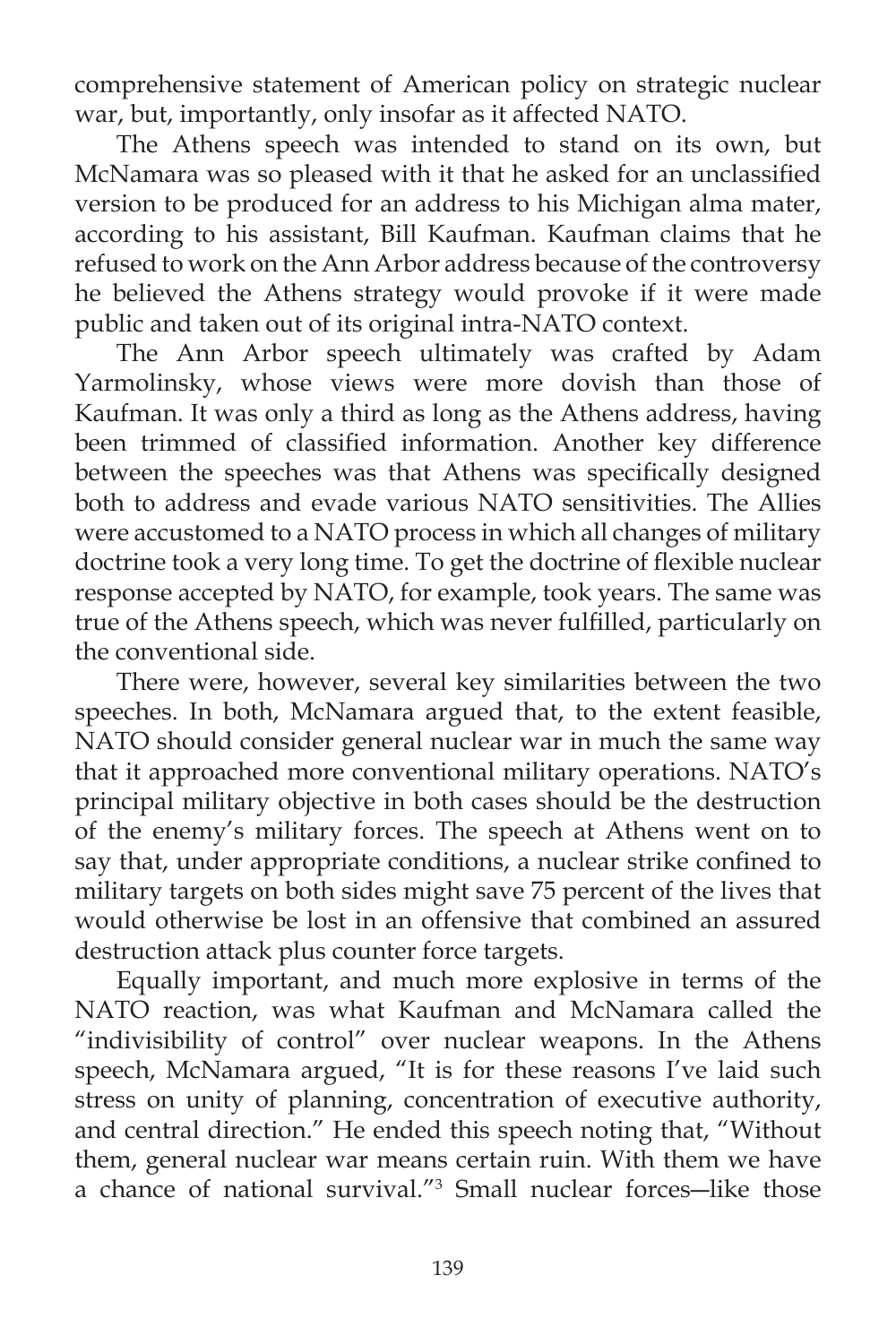the British and French developed―were judged to be expensive, prone to obsolescence, and lacking credibility as a deterrent. By McNamara's standard of indivisibility of control, the British nuclear forces were less problematic than those of France, since the former were nominally integrated into America's SIOP by the presence of a British officer on Washington's joint strategic target and planning staff. The French, in contrast, were very proud of the independence of their nuclear deterrent and viewed McNamara's Athens speech as an assault on Gaullist military doctrine.

 Somewhat more low-key was McNamara's attack on the Multi-Lateral Force (MLF) which was a proposal to create a force of medium range ballistic missiles in the custody of the European NATO member states that would be launched from ships jointly manned by all the NATO countries. The MLF excited great derision in the Pentagon. It originally was developed by Professor Klaus Nor, then on the State Department's planning staff, as a response to the growing European doubts about the credibility of NATO's type two deterrents. McNamara made clear his reservations about the MLF in the Athens speech. "On the multilateral Medium Range Ballistic Missile Force," McNamara noted, "we expect our allies will wish to consider very carefully the full implications of undertaking this venture."

 Finally, the Athens speech culminated in a call for much larger conventional forces in Europe, which would have to be raised by the NATO allies. The conventional defense of Germany, which was not much more substantial than a tripwire, was to become a force capable of resisting Soviet Bloc attacks in order to void the question of escalation to the strategic nuclear level.

## **WHY THESE FORMULATIONS PROVED TO BE UNPOPULAR**

Taken together, the Athens and Ann Arbor speeches constituted a major Pentagon strategic initiative. Yet, after the Ann Arbor address, none of McNamara's proposals attracted much public discussion or debate. There were still plans for limited options being prepared in the Pentagon, and there was ongoing work on the SIOP. But, if one considers General Odom's chapter in this volume, one can appreciate how limited the results of these efforts were.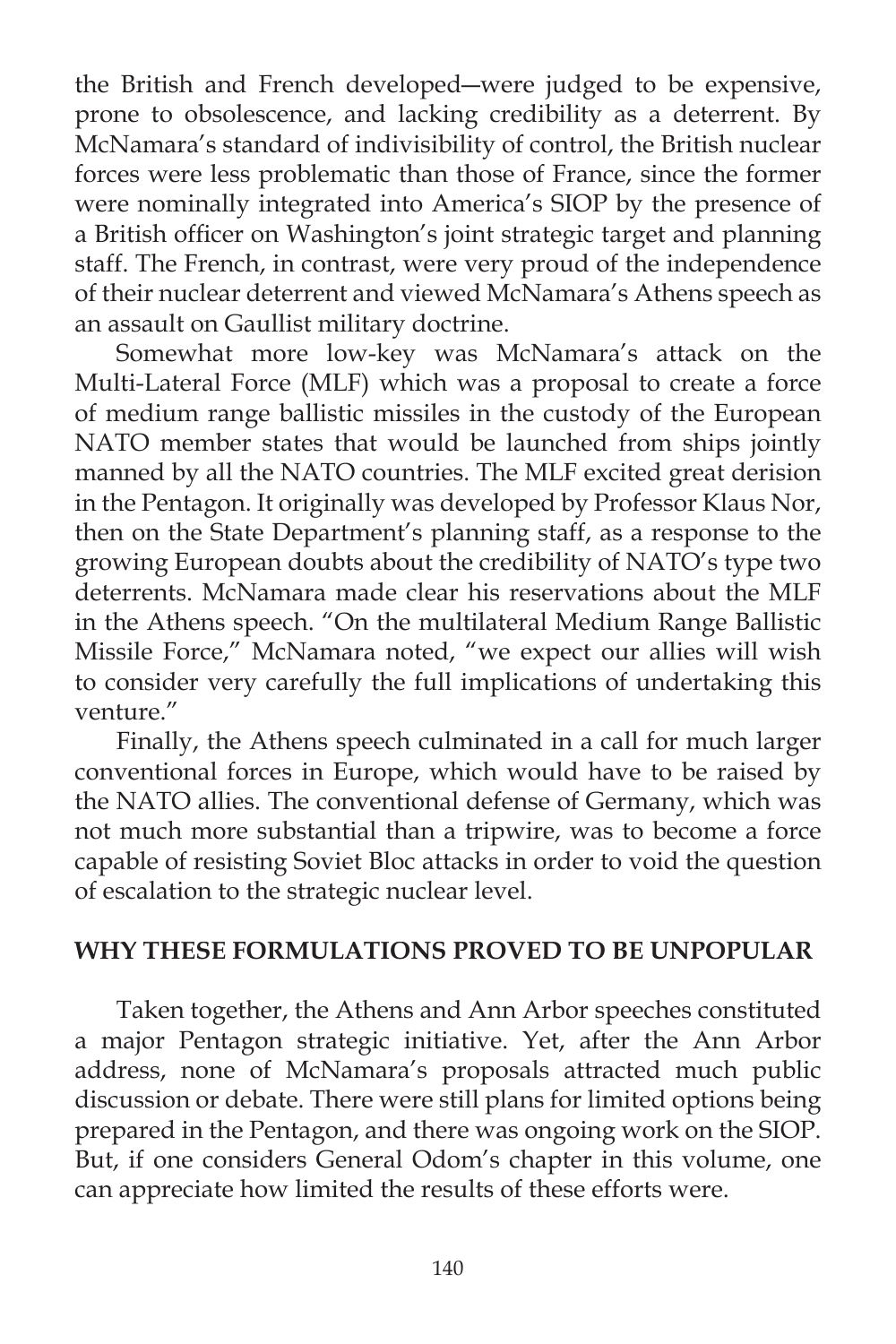Why, then, were the Athens and Ann Harbor suggestions set aside? Some of the most popular explanations are not very persuasive. The first reason that is most frequently proffered is Soviet opposition. Soviet objections to the Athens and Ann Arbor speeches were, of course, inevitable, given the relatively small size of Russia's nuclear forces. Yet, for all of Moscow's grumbling, the Russians did not conduct a major public relations campaign against the Athens doctrine like they did against Star Wars in the 1980s or the Pershing II and ground-launched cruise missile deployments in the 1970s and 1980s. As such, the Pentagon hoped that the Soviets' position would evolve, which indeed it did, albeit many, many years later.

 The second popular explanation is European opposition, which certainly proved a headache for McNamara and the Kennedy administration. It flowed from the asymmetry of the damage World Wars I and II inflicted against Western Europe versus the United States. There remained, particularly in the U.S. Air Force, an enormous interest in fighting and winning a nuclear war, whereas in Europe, most officials were interested in deterring war. The most thoughtful European strategic analysts, like Raymond Aron, Headly Bull, and Helmut Schmidt, were not unsympathetic to the Athens formulations. Instead, what worried them most was McNamara's demand for substantially greater military spending and a meaningful conventional force capable of defending Western Europe.

 This European anxiety was best articulated by Raymond Aron in his book, *The Great Debate*. Aron argues that graduated response― another name for counter force and assured destruction alternatives plus the conventional defense of Western Europe―had a two-fold function. The first was deterrence, and the second was actual use. Graduated responses put emphasis on the use of tactical nuclear weapons and the incontestable need after the initiation of nuclear operations to avoid immediate escalation led most Europeans to believe that deterrence of nuclear war was, at best, a secondary objective of the new formulations.

 In fact, Europeans viewed the Athens doctrine as being less effective as a nuclear deterrent than as a defense against nuclear hostilities in Europe spinning out of control into Soviet or American territories. Europeans certainly did not see the Athens formulations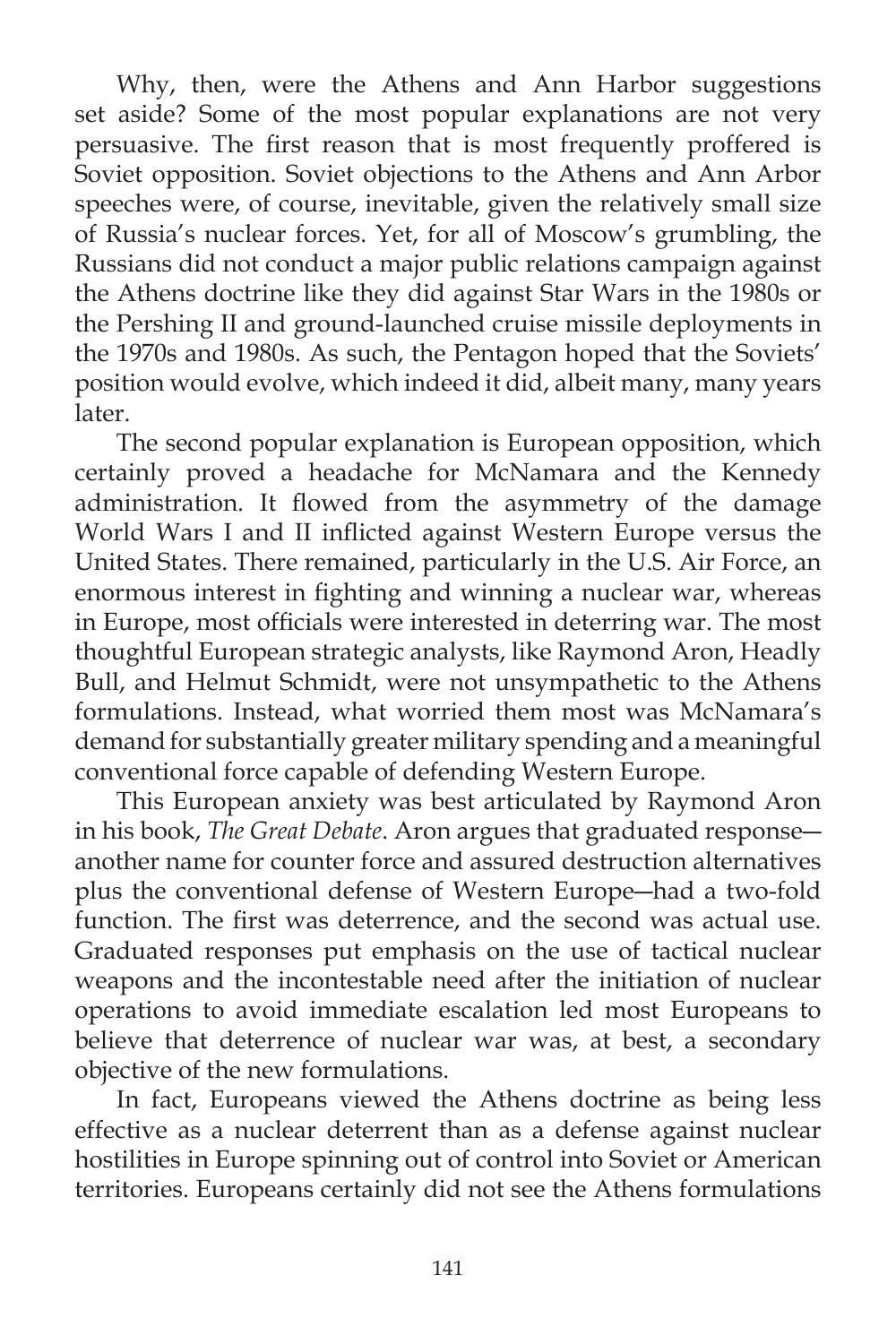as a means to restore the plausibility of the American nuclear deterrent for Western Europe. Instead, their deepest fear, of which the Office of the Secretary of Defense was profoundly aware, was that the Athens doctrine signaled an American withdrawal of its strategic nuclear guarantee to Western Europe. Washington, they feared, would substitute this guarantee with a conventional defense of Western Europe and a tacit agreement with Moscow to spare the American and Soviet heartlands from ever being targeted with nuclear arms.

 With the massive nuclear forces and nuclear doctrines of the period, particularly on the Soviet side, European fears that only Europe would suffer if a general war broke out in their neighborhood were not very realistic, but they are easy to understand. Their anxiety in this regard was only aggravated by McNamara's attack on independent nuclear deterrent forces, which was a head-on confrontation with Britain and particularly France. Nevertheless, none of Europe's reservations against the Athens formulations had much impact in the short run because European officials tended either to go along with American strategic decisions or try to slow them down. The Kennedy administration certainly was more than willing to dictate to Europe. For example, Washington's unilateral cancellation of Skybolt, a major U.S.-UK cooperative air-launched ballistic missile project surprised Prime Minister McMillan at the Nassau Summit, undercut the defense policy of the conservatives in Britain, and gave ammunition to the Labor Party. Still, Kennedy stood by his decision, and the British gave way.

 This, then, brings us to the real factors that unmistakably undercut support for the Athens doctrine. First, the weapons necessary to implement the Athens doctrine made the Office of the Secretary of Defense lose enthusiasm for its own proposal. After the Athens address, McNamara tasked the Services to specify what weapons would be needed to put it into practice. The results were quite substantial, particularly given McNamara's penchant for defining precise criteria for selecting and sizing U.S. weapons hardware and military forces.

 To appreciate these requirements, it is essential to remember the climate at the time. There was considerable fear of nuclear war, constant development of new weapons, and highly publicized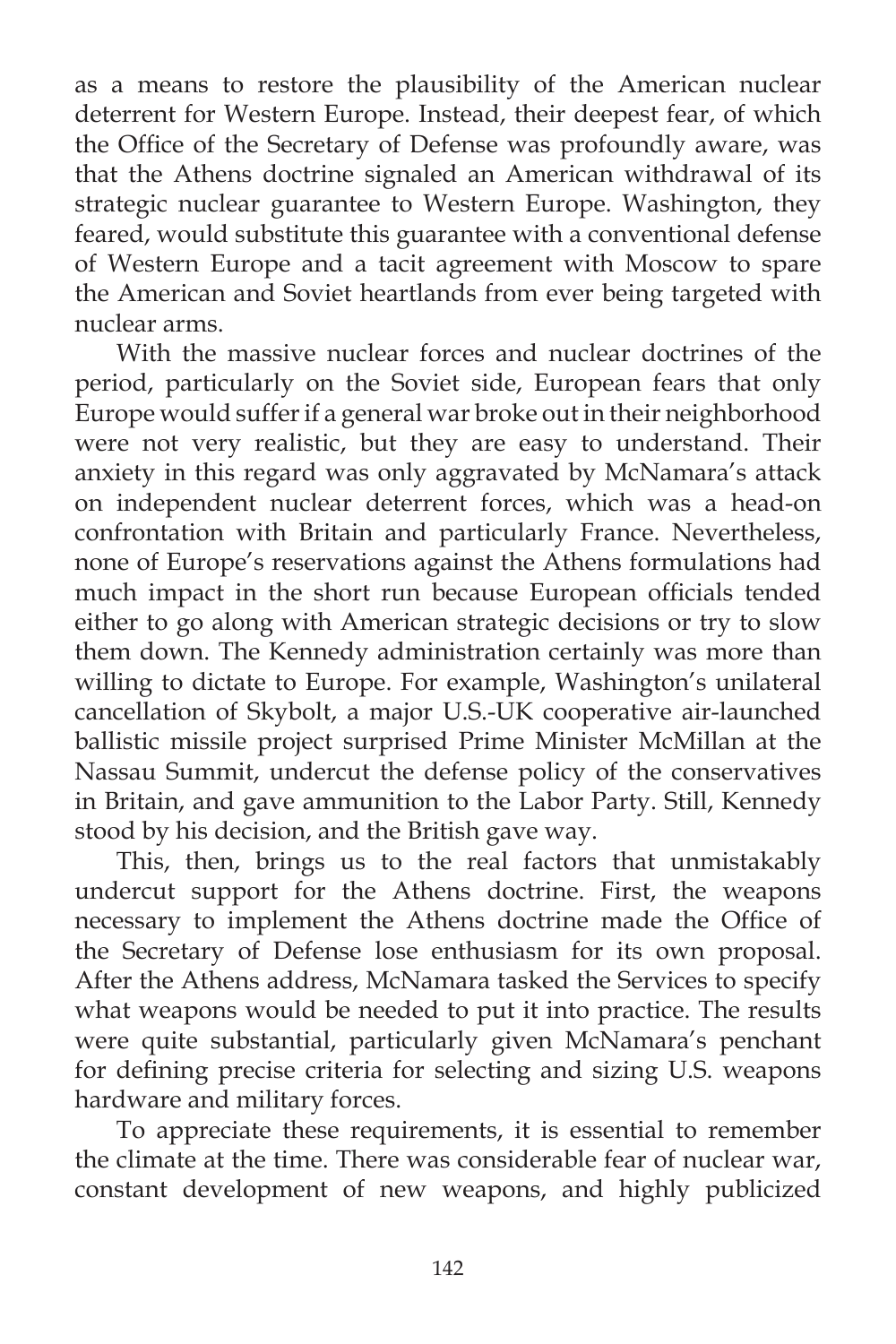Russian missile bluffs. The United States had difficulties launching a satellite after Sputnik, and the bomber gap, which had already been a brief sensation in the mid-1950s, was followed by the missile gap, which, in turn, was a major factor in the 1960 presidential election. Internal RAND documents during this period claimed that the chance of nuclear war occurring within 10 years was approximately 25 percent. Long-range ballistic missiles were just coming on line which fed the imaginations of weapons designers and the Air Force. Also, after Sputnik, fears of Soviet strategic nuclear weapons fed anxiety on the American side.

 There was much more worry in the early 1960s about nuclear war and how to deal with it than there had been in the mid-1950s. The massive targeting routines that the Air Force and the other services were using in the 1960s exacerbated these fears. These targeting schemes were designed to assure a very high percentage of certainty that any given target would be destroyed. As a result, American military planners almost always had to allocate multiple weapons to any single target. With the poor accuracies of American ballistic missiles, the only sure way to guarantee the destruction of a hardened Soviet silo, even a relatively soft one, was to allocate 4 to 14 American missiles against it. The bulk of the strategic forces, moreover, still consisted of bombers. This created enormous demands for more weapons to suppress Soviet air defense bases, air defense interceptor aircraft, surface-to-air missile sites, and conventional anti-aircraft artillery batteries.

 As a result, after McNamara's Athens address, there was a lot on the military's shopping list. The first item, which the Office of the Secretary of Defense found hard to swallow, was the RS-70 Bomber, which was a reconfiguration of the B-70 *Vulcan*. The bomber was an extremely high altitude manned plane that was supposed to fly above Soviet air defenses. After the Soviet destruction of Gary Power's U-2 in 1960, officials began to doubt that even the RS-70 could fly high enough. This fear produced a rapid American shift to using B-52 bombers that flew at sufficiently low altitudes to evade Soviet radar detection.

 Beyond the RS-70, the U.S. Air Force and Army also requested a new version of the *Titan* intercontinental ballistic missile, the *Titan II*; a new solid intercontinental ballistic missile, the *Minute Man I*;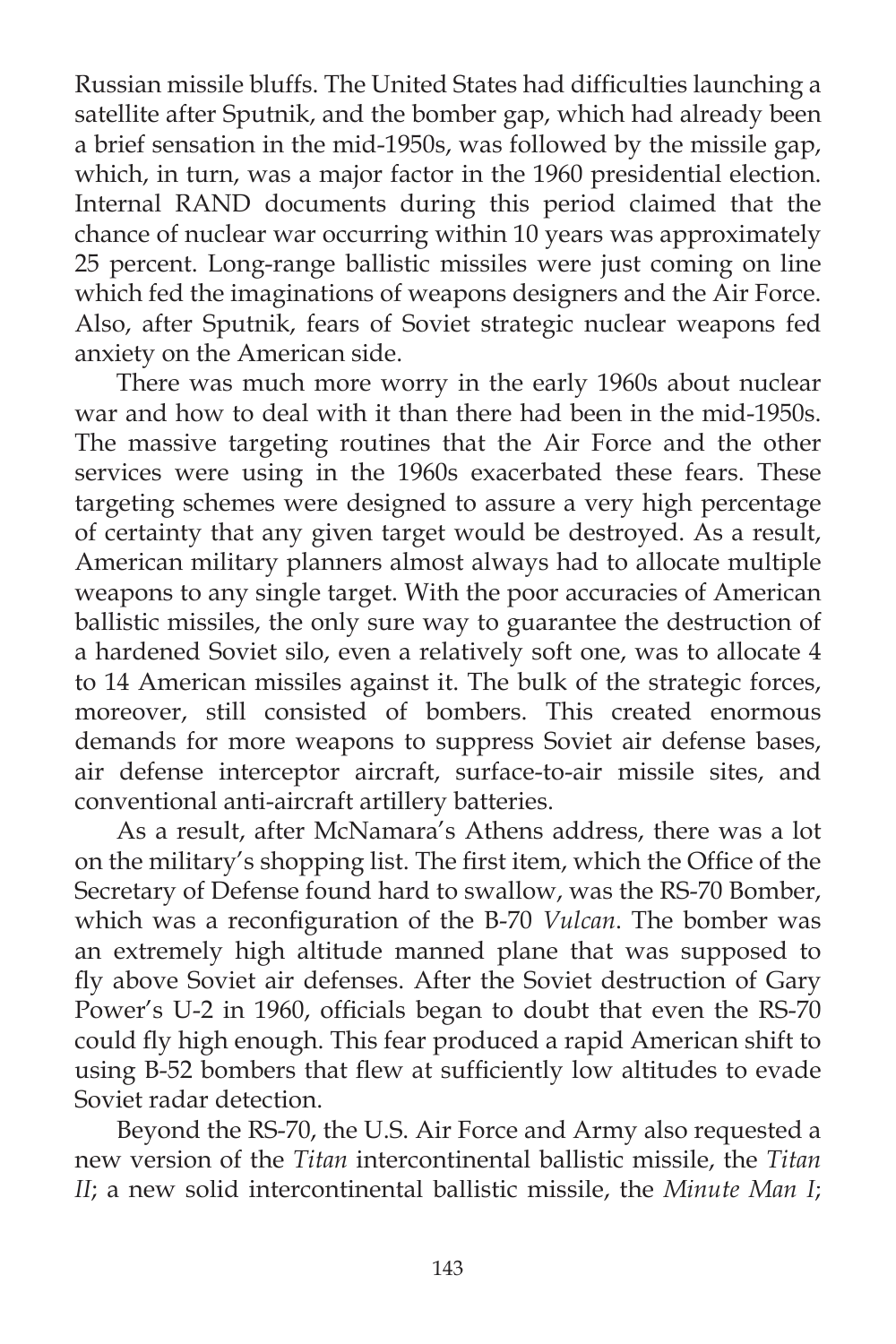a new medium-range ballistic missile; the *Skybolt*, an air-launch intercontinental ballistic missile; and the *Nike-Zeus* anti-ballistic missile system.

# **ASSURED DESTRUCTION AND MAD**

The price tag for the weapons on this wish list was frightfully large. What dampened enthusiasm for non-MAD strategic postures even further were a series of RAND studies done by Colonel (later General) Glen Kent in the Pentagon's deputy directorate of Defense Research and Engineering (DDR&E). These studies were published from July 1963 to January 1964 and applied systems analysis methods to evaluate various strategic nuclear postures in terms of American lives saved per dollar spent. For the purpose of these studies, Kent developed two accounting devices which were called "damage limiting," and "assured destruction." This is the formal origin of the term "assured destruction." The term was first used publicly in 1966 in the Defense Department's fiscal posture statement that was prepared in March 1965.

Many Air Force officers were angry at Kent because they thought his studies would kill support for counter force planning, and his work did tend to do this. The Athens formulations, after all, aimed to strengthen U.S. strategic nuclear deterrence and, in a narrow range of contingencies, to win wars. Yet these aims were not reflected in the criteria underlying Kent's studies. More important, complete limiting damage―the elimination of damage to one's society that might be caused by nuclear war―was impossible to achieve under the technical conditions that existed in the early 1960s. Any damage limitation scenario planners could paint had a terrible character.

Pentagon officials were frustrated in their efforts to justify spending on damage limiting measures. Each measure suggested was very expensive and produced improvements that were not very grand. Starting in Fiscal Year 1965, tables printed in the Defense Department's annual posture statements showed that, for each large increase of expenditure, the projected number of lives saved increased. The problem was the number of lives saved was unimpressive against the enormous projected number of casualties the United States would suffer even with the most expensive damage limiting capability in place.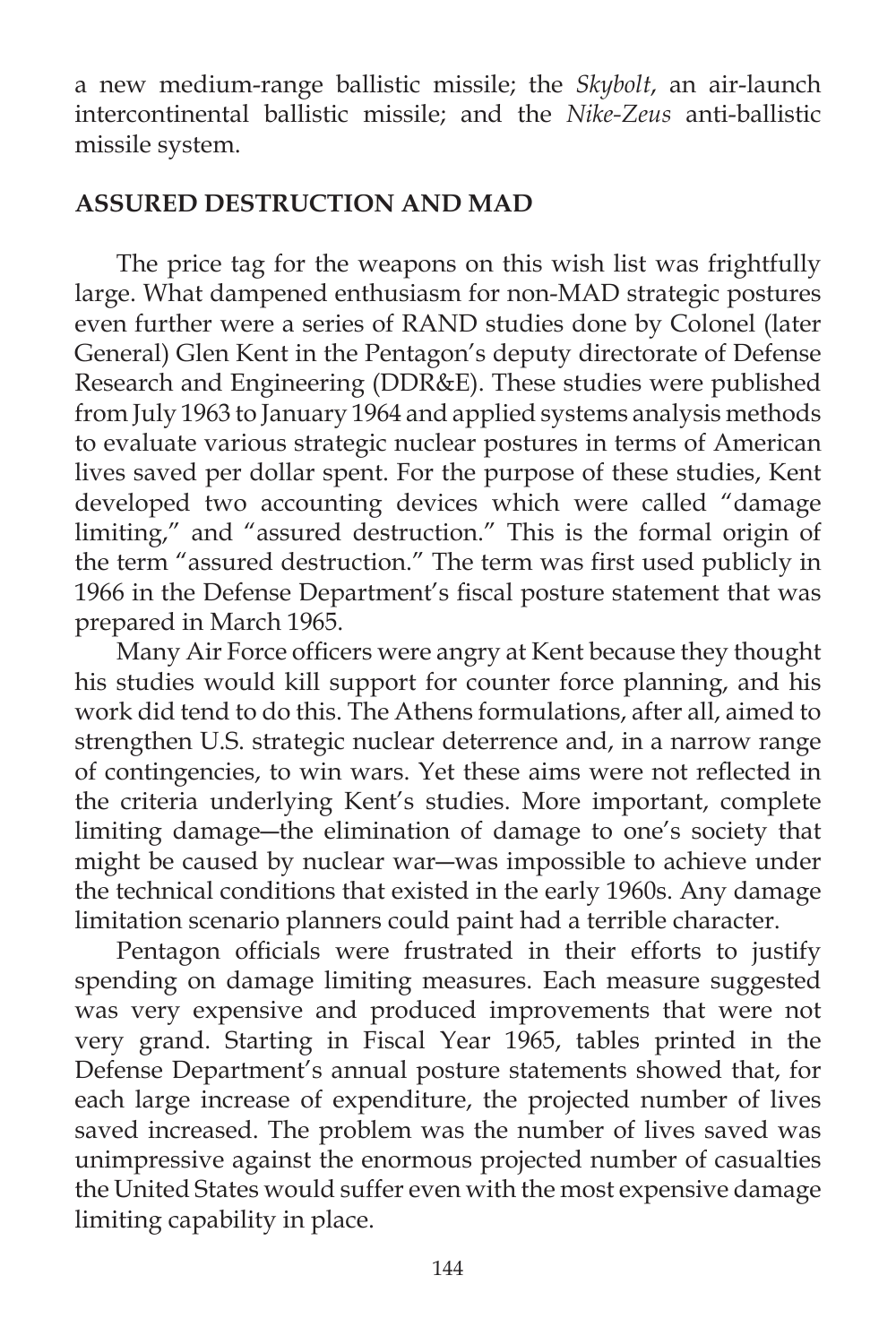Also, it turned out that civil defense was critical to make any of the damage limiting scenarios even nominally attractive. But McNamara was never able to get Congress to support a substantial civil defense program. As a result, damage limiting, as Kent defined it, was a concept that eventually destroyed itself. Once damage limitation became the key goal and metric of success, it undermined support for sparing cities and focusing exclusively on counterforce targets.

 Finally, there were other technical feasibility problems. With the retirement of the B-47 bombers from the strategic inventory and the entry of large numbers of ballistic missiles, the combination of aims sought by the Athens statement was demanding. It was difficult enough to hit all of the counterforce targets such as Soviet arctic bases for the rebasing of Soviet bombers, surface-to-air missile sites, and the like. At the same time, it seemed impossible to avoid or minimize collateral damage to Soviet cities. This was true even though there was very little Soviet missile hardening. At every point, the lack of accurate weapons increased collateral damage not just against the Soviet Union, but the United States as well. It was estimated that a Soviet attack just on U.S. missile sites, many of them soft and therefore time-urgent targets for the Soviet strategic missiles and long-range aviation, would have inflicted very heavy damage to Denver, Colorado; Tucson, Arizona; Wichita, Kansas; Little Rock, Arkansas; Spokane, Washington; Abilene, Texas; Cheyenne, Wyoming; and Lincoln and Omaha, Nebraska. If one added U.S. strategic air command bases, *Polaris* ports, and command and control centers, the collateral damage was worse.

 Finally, during the Kennedy and the Johnson administrations, the military's damage limiting shopping list was challenged by other non-nuclear priorities. These competing priorities included the urgent improvements required by conventional forces in Europe and later in Vietnam.

#### **CONCLUSION: MAD'S HISTORICAL MOMENT**

The doctrine that still survives under the name of MAD is the focus of considerable mythology. Today it is like the law of the Medes and the Persians, something eternal deriving from the very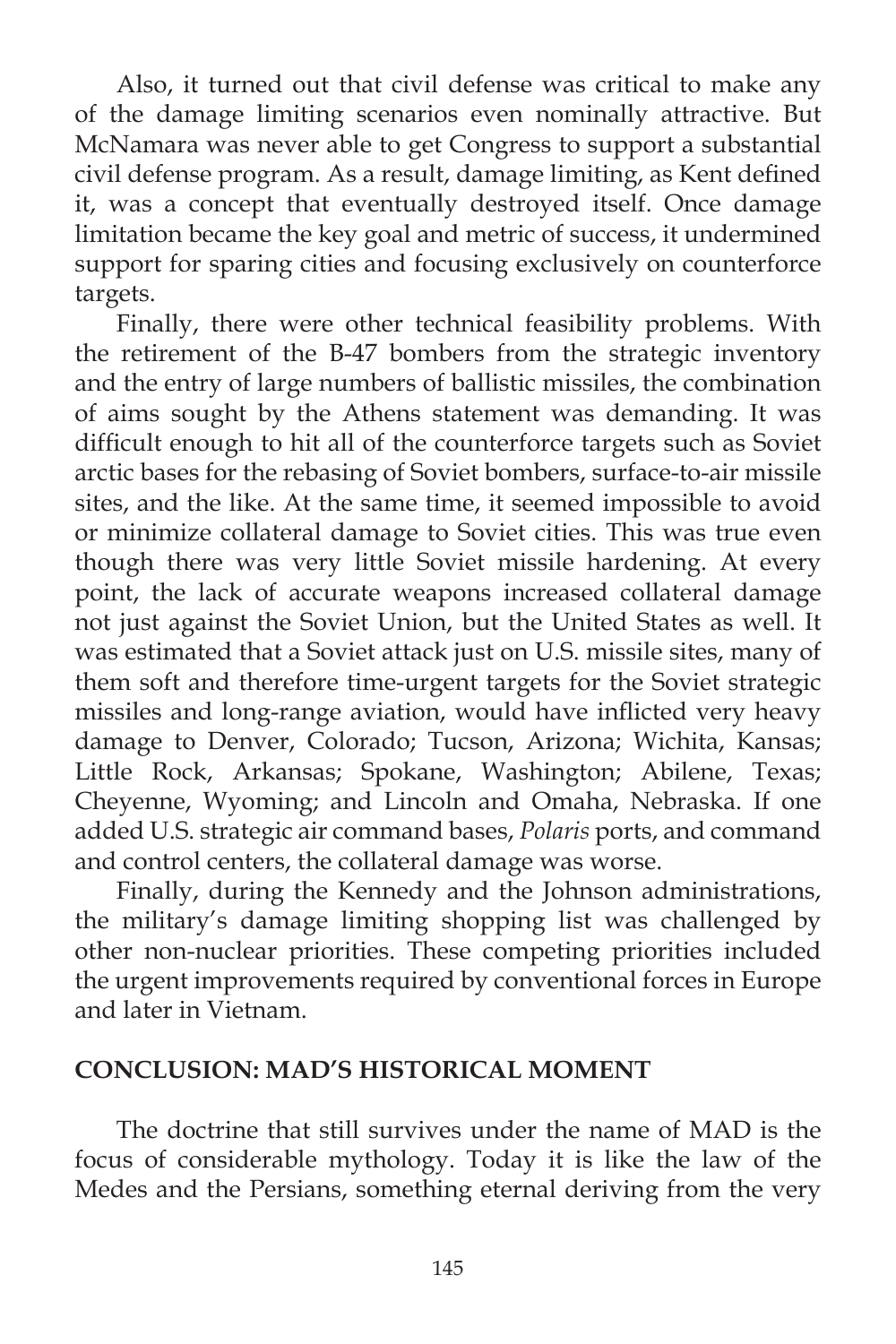nature of nuclear weapons. In fact, assured destruction emerged almost as an accident. It was a coincidence borne of the connection of several different eras. The first was World War II, which taught both the United States and the Soviet Union that the world is very dangerous and that nations should err on the side of being extremely well-armed. This view, and the Korean War, resulted in a three-fold increase in the U.S. defense budget, which, in turn, made the Athens shopping list conceivable.

 The second was the post-World War II penchant of defense planners to rely on nuclear weapons. With Eisenhower's New Look defense posture, there was an almost exclusive reliance on nuclear weapons and, in the view of the Air Force, a dearth of available nuclear weapons. Beginning in the mid-1950's with the bomber gap, the launch of Sputnik, the Berlin Crisis, and Khrushchev's missile bluff, public and government fears of nuclear war made nuclear weapons more abundant. This only whetted the demands of the Air Force for more strategic weaponry.

 America's strategic doctrine had to catch up with these rapid changes. It was only in 1956 that Albert Wohlstetter defined the preconditions of second-strike deterrents in the famous RAND study, R-290. And, it was only after President Kennedy entered office that the implications of RAND's thinking adequately worked out. From 1965 on, America's preoccupation with nuclear war receded, at least slightly. It became clear that the missile gap was a myth and, following the Cuban Missile Crisis, there was a period of détente with the Soviet Union. Next, the Vietnam War rapidly turned public attitudes against the military. This foreclosed the possibility of making expensive strategic changes or improvements that required substantial public support. MAD is another artifact of this rapidly changing set of circumstances. Like the superiority of the offensive learned from Napoleon, or the superiority of the defensive, which lasted from about 1915 until sometime in the 1930s, MAD was the product of a passing moment in history, one that will never again appear.

#### **ENDNOTES - CHAPTER 4**

1. This chapter is based on a study done originally in the middle of the 1970s at RAND. I wrote it together with the late Donald Fortier, who was tragically